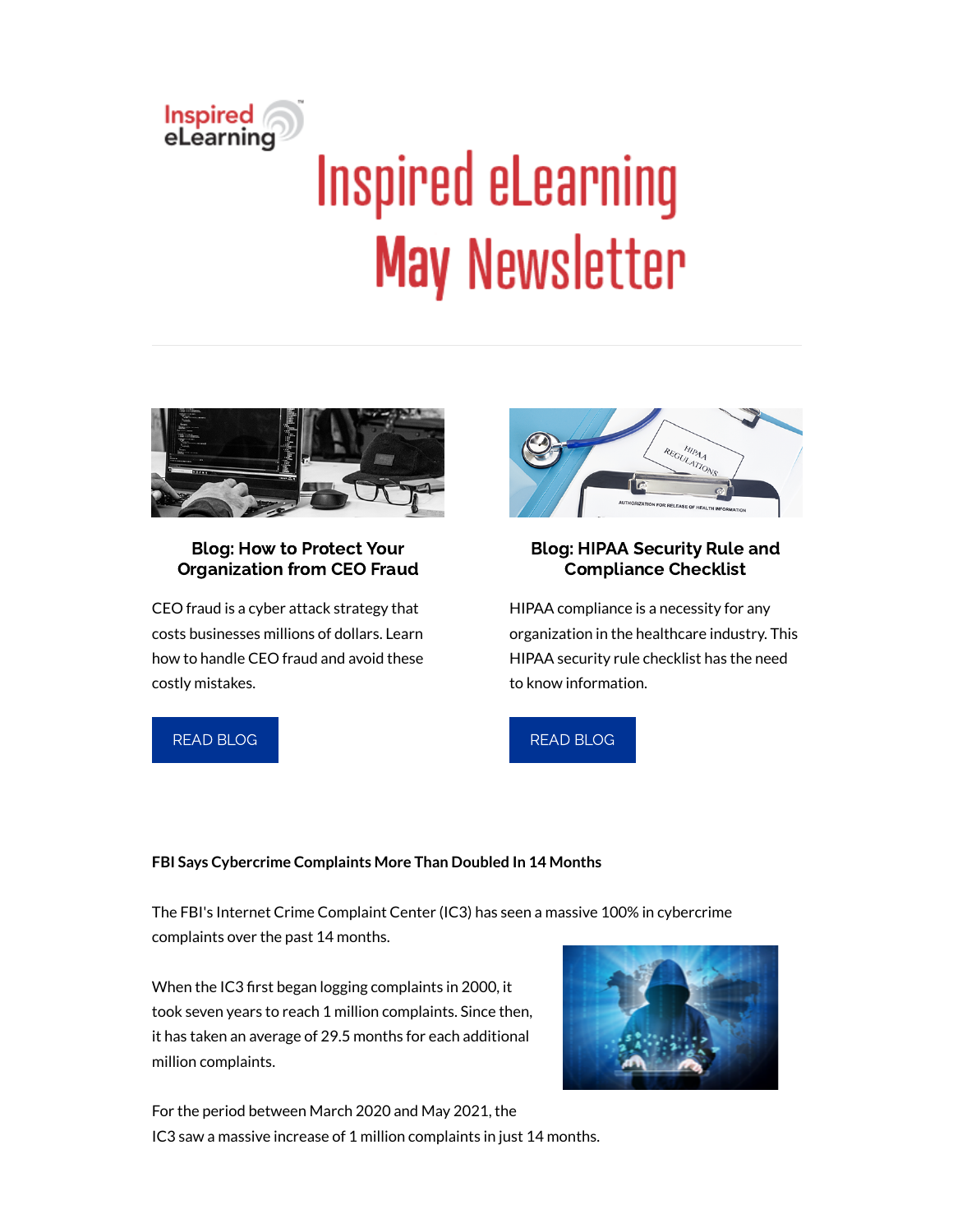The FBI attributes the rise in complaints to cyber criminals taking advantage of people working from home due to the pandemic and the rise in COVID-19 themed attacks.

"In 2020, while the American public was focused on protecting our families from a global pandemic and helping others in need, cyber criminals took advantage of an opportunity to profit from our dependence on technology to go on an Internet crime spree," says the IC3's 2020 Internet Crime Report.

"These criminals used phishing, spoofing, extortion, and various types of Internet-enabled fraud to target the most vulnerable in our society - medical workers searching for personal protective equipment, families looking for information about stimulus checks to help pay bills, and many others.

As part of the report, the FBI says the top three crimes reported in 2020 were phishing scams, nonpayment/non-delivery scams, and extortion.

However, victims lost the most money to BEC scams (\$1.8 billion in losses), romance scams (\$600 million in losses), and investment fraud (\$336 million).

This article was originally posted by Bleeping Computer. Read the full article [here.](https://www.bleepingcomputer.com/news/security/fbi-says-cybercrime-complaints-more-than-doubled-in-14-months/)

#### **Fake Android, iOS Apps Promise Lucrative Investments While Stealing Your Money**

Hundreds of malicious cryptocurrency, stock, and banking apps have been discovered by researchers.

Researchers have discovered hundreds of malicious mobile apps that are exploiting interest in cryptocurrency and stocks to steal from victims.

Sophos researchers said on Wednesday that a tip-off relating to a fake mobile trading app led to the discovery of a server containing "hundreds" of malicious trading, banking, foreign exchange, and cryptocurrency apps designed for the Android and iOS platforms.



Mobility has meant that stock trading and investment opportunities are now widely available and far more accessible than before. Rather than having your money managed by a particular fund or agency in return for a fee, users can now select their own investments with a single swipe.

Social media has become a hotbed of pump-and-dump or "meme" stock chat and trading tips, and cryptocurrency, too, has become a popular topic of discussion for eager investors.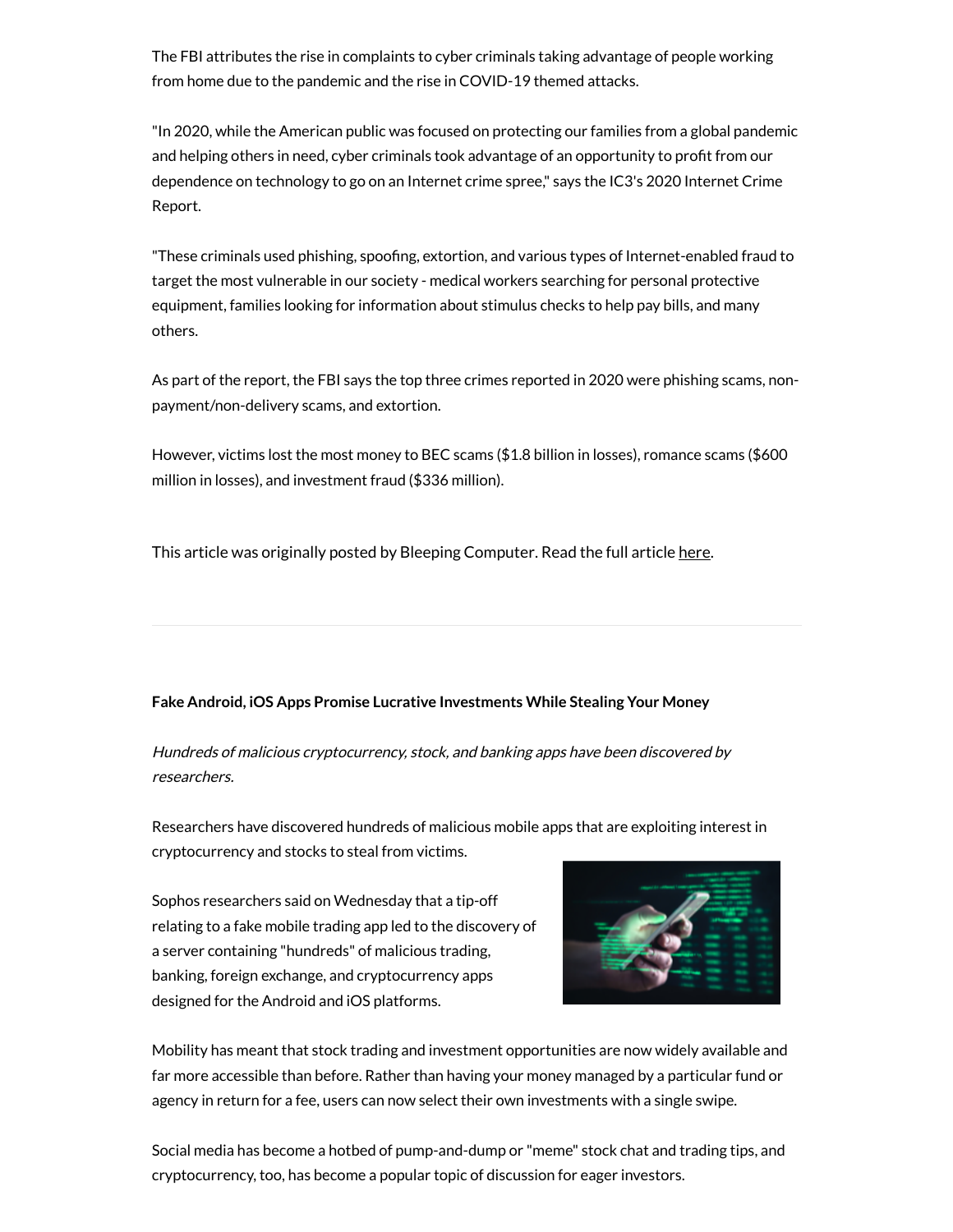However, the ease of downloading a mobile application to explore investment opportunities has also created an avenue for cybercriminals to exploit.

According to Sophos, the apps found included counterfeit software created to impersonate wellknown, legitimate, and trusted brands including Barclays, Gemini, Kraken, TDBank, and Binance.

The operators have created dedicated websites linked to each individual app, tailored to appear as the impersonated organizations in an effort to improve the apparent legitimacy of the software - and the likelihood of a scam being successful.

Sophos' investigation into the apps began with a report of a single malicious app masquerading as a trading company based in Asia, Goldenway Group.

The victim, in this case, was targeted through social media and a dating website and lured to download the fake app.

Rather than relying on mass spam emails or phishing, attackers may now also take a more personal approach and try to forge a relationship with their victim, such as by pretending to be a friend or a potential love match. Once trust is established, they will then offer some form of time-sensitive financial opportunity and may also promise guaranteed returns and excellent profits.

However, once a victim downloads a malicious app or visits a fake website and provides their details, they are lured into opening an account or cryptocurrency wallet and transferring funds. Scammers will then vanish with the money and block their victims.

Sophos says that the apps discovered on the server were being pushed through the same infrastructure and through a "Super Signature process" abused to bypass security protections and mechanisms used by official app repositories.

In the case of iOS, the process -- designed for small app developers to conduct legitimate test deployments before submission -- requires a target device to download and install a manifest file to accept the package, and then the device's ID is sent to a registered developer account. An .IPA package containing the app is then pushed to the user for download.

"While many of these Super Signature developer services may be targeted at helping legitimate small app developers, we found in our investigation that the malware used many such third-party commercial app distribution services,"the researchers say."These services offered options for 'One-click upload of App Installation' where you just need to provide the IPA file. They advertise themselves as an alternative to the iOS App Store, handling app distribution and registration of devices."

In some cases, the distribution services dropped web clips that added a link to a malicious web page directly to a victim's home screen rather than pushed IPA files.

When it comes to Android abuse, users are asked to install and launch an app, create an account,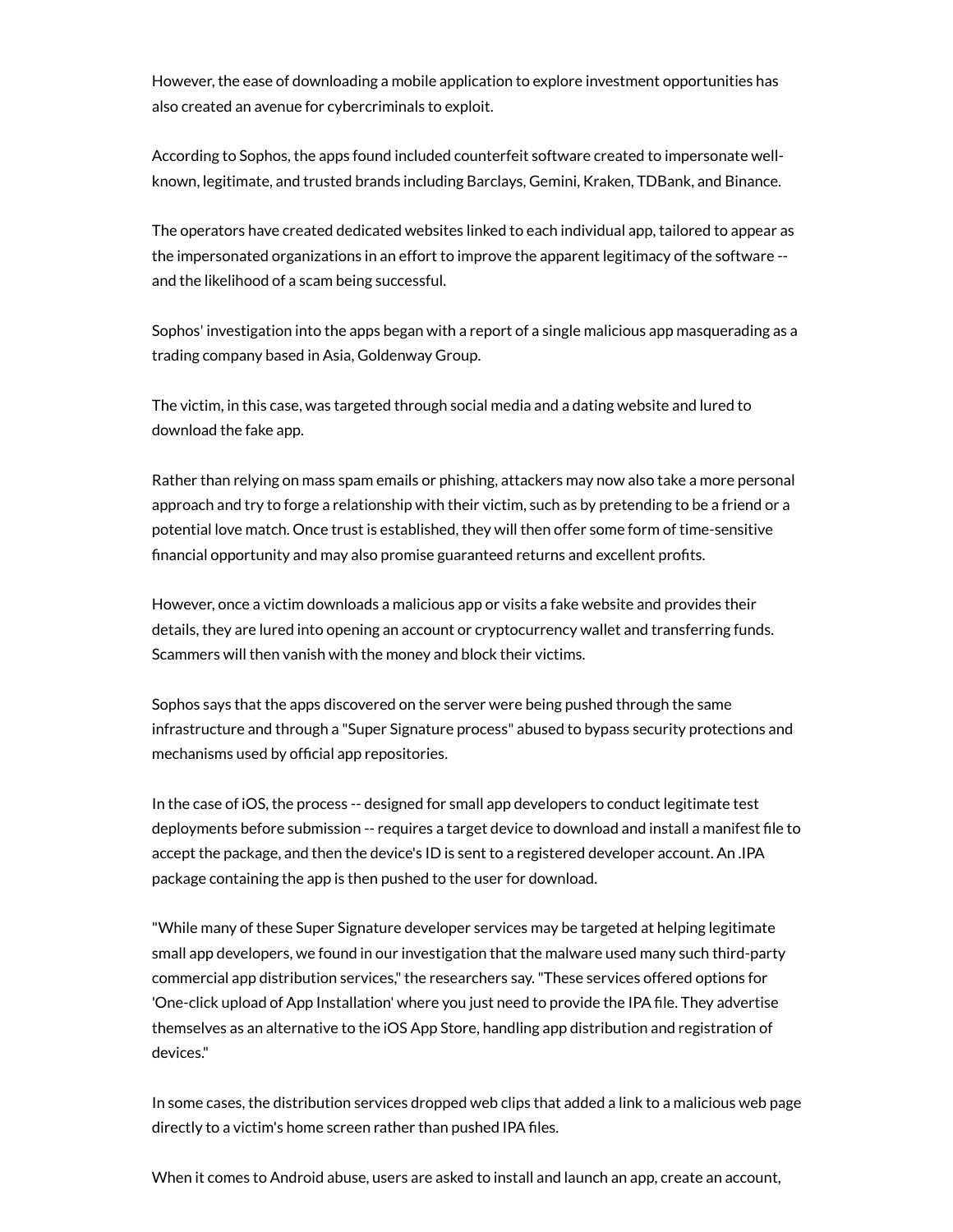and then begin trading. The apps appeared to be real and in some cases included elements such as cryptocurrency price tracking. However, wallets are either controlled by cybercriminals or the funds required to start trading are requested to be sent to bank accounts registered in Hong Kong.

It appears that Asia is primarily being targeted by the network, as one of the servers referenced in an app led to the discovery of uploaded records including ID cards, driver's licenses, passport photos, and more from nationals in South Korea, China, Malaysia, and Japan.

"We believe the ID details could have been used to legitimize financial transactions and receipts by the crooks as a confirmation about the deposits from the victims," Sophos says. "We also found several profile pictures of attractive people likely used for creating fake dating profiles, which suggests that dating could have been used as a bait to lure victims."

For more details, read the full article [here.](https://www.zdnet.com/article/fake-android-ios-apps-promise-lucrative-investments-while-stealing-your-money/)

#### **Magecart Hackers Now hide PHP-Based Backdoor In Website Favicons**

Cybercrime groups are distributing malicious PHP web shells disguised as a favicon to maintain remote access to the compromised servers and inject

JavaScript skimmers into online shopping platforms with an aim to steal financial information from their users.

"These web shells known as Smilodon or Megalodon are used to dynamically load JavaScript skimming code via server-side requests into online stores," Malwarebytes Jérôme Segura said in a Thursday write-up."This technique



is interesting as most client-side security tools will not be able to detect or block the skimmer."

Injecting web skimmers on e-commerce websites to steal credit card details is a tried-and-tested modus operandi of Magecart, a consortium of different hacker groups who target online shopping cart systems. Also known as formjacking attacks, the skimmers take the form of JavaScript code that the operators stealthily insert into an e-commerce website, often on payment pages, with an intent to capture customers' card details in real-time and transmit them to a remote server.

While injecting skimmers typically work by making a client-side request to an external JavaScript resource hosted on an attacker-controlled domain when a customer visits the online store in question, the latest attack is a little different in that the skimmer code is introduced into the merchant site dynamically at the server-side.

The PHP-based web shell malware passes off as a favicon ("Magento.png"), with the malware inserted into compromised sites by tampering with the shortcut icon tags in HTML code to point to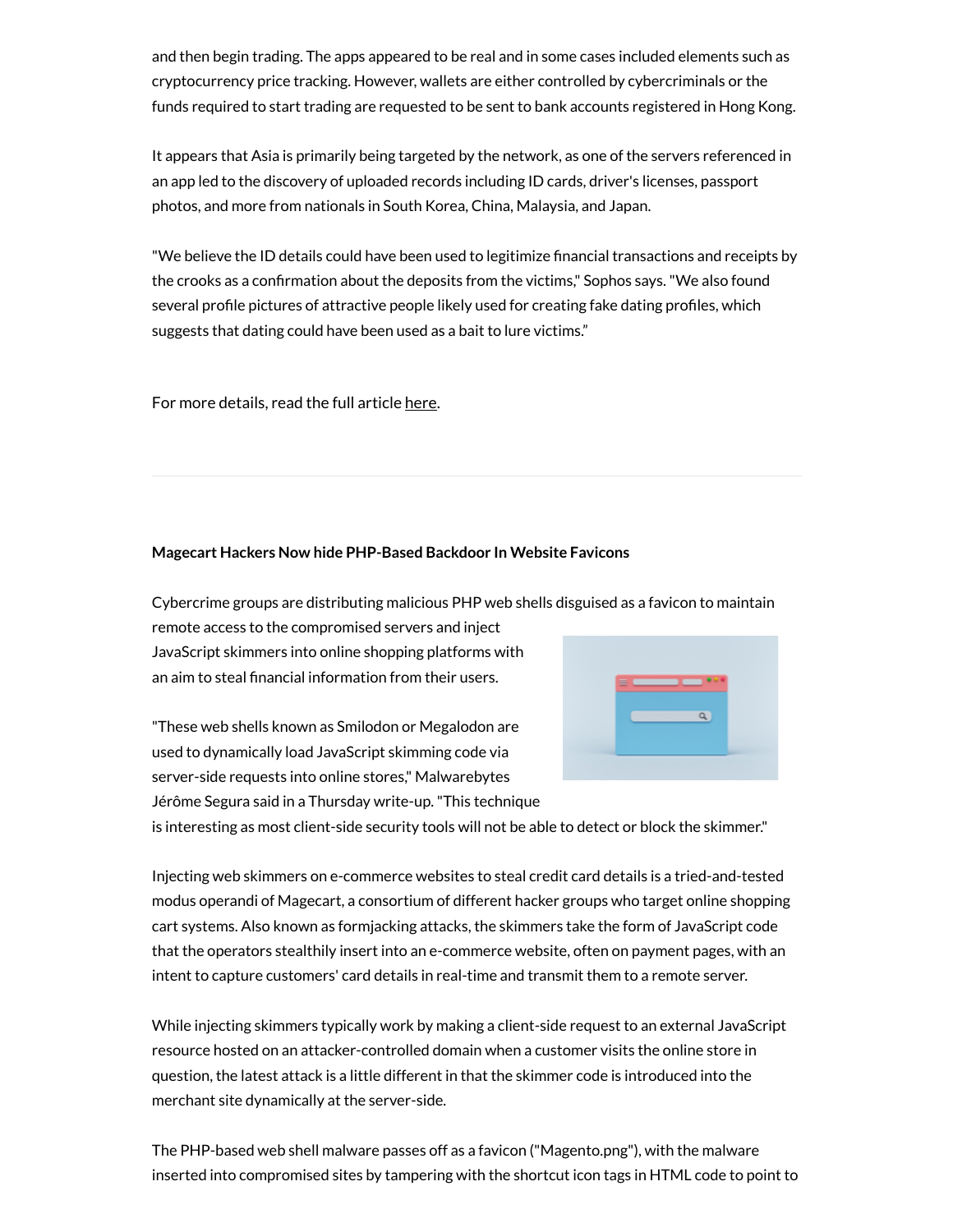the fake PNG image file. This web shell, in turn, is configured to retrieve the next-stage payload from an external host, a credit card skimmer that shares similarities with another variant used in Cardbleed attacks last September, suggesting the threat actors modified their toolset following public disclosure.

Malwarebytes attributed the latest campaign to Magecart Group 12 based on overlaps in tactics, techniques, and procedures employed, adding "the newest domain name we found (zolo[.]pw) happens to be hosted on the same IP address (217.12.204[.]185) as recaptcha-in[.]pw and googlestatik[.]pw, domains previously associated with Magecart Group 12."

Operating with the primary intention of capturing and exfiltrating payment data, Magecart actors have embraced a wide range of attack vectors over the past several months to stay under the radar, avoid detection, and plunder data. From hiding card stealer code inside image metadata and carrying out IDN homograph attacks to plant web skimmers concealed within a website's favicon file to using Google Analytics and Telegram as an exfiltration channel, the cybercrime syndicate has intensified in its efforts to compromise online stores.

Skimming has become so prevalent and lucrative a practice that the Lazarus Group, a collective of state-sponsored hackers afliated with North Korea, attacked websites that accept cryptocurrency payments with malicious JavaScript sniffers to steal bitcoins and ether in a new campaign called "BTC Changer"that started early last year.

This article was originally posted on The Hacker News. Read the full article [here.](https://thehackernews.com/2021/05/magecart-hackers-now-hide-php-based.html)

# **Product Updates**

We have exciting new updates to share! Click below to learn more about what Inspired eLearning is doing to better our product experience for our customers.



Connect with us: